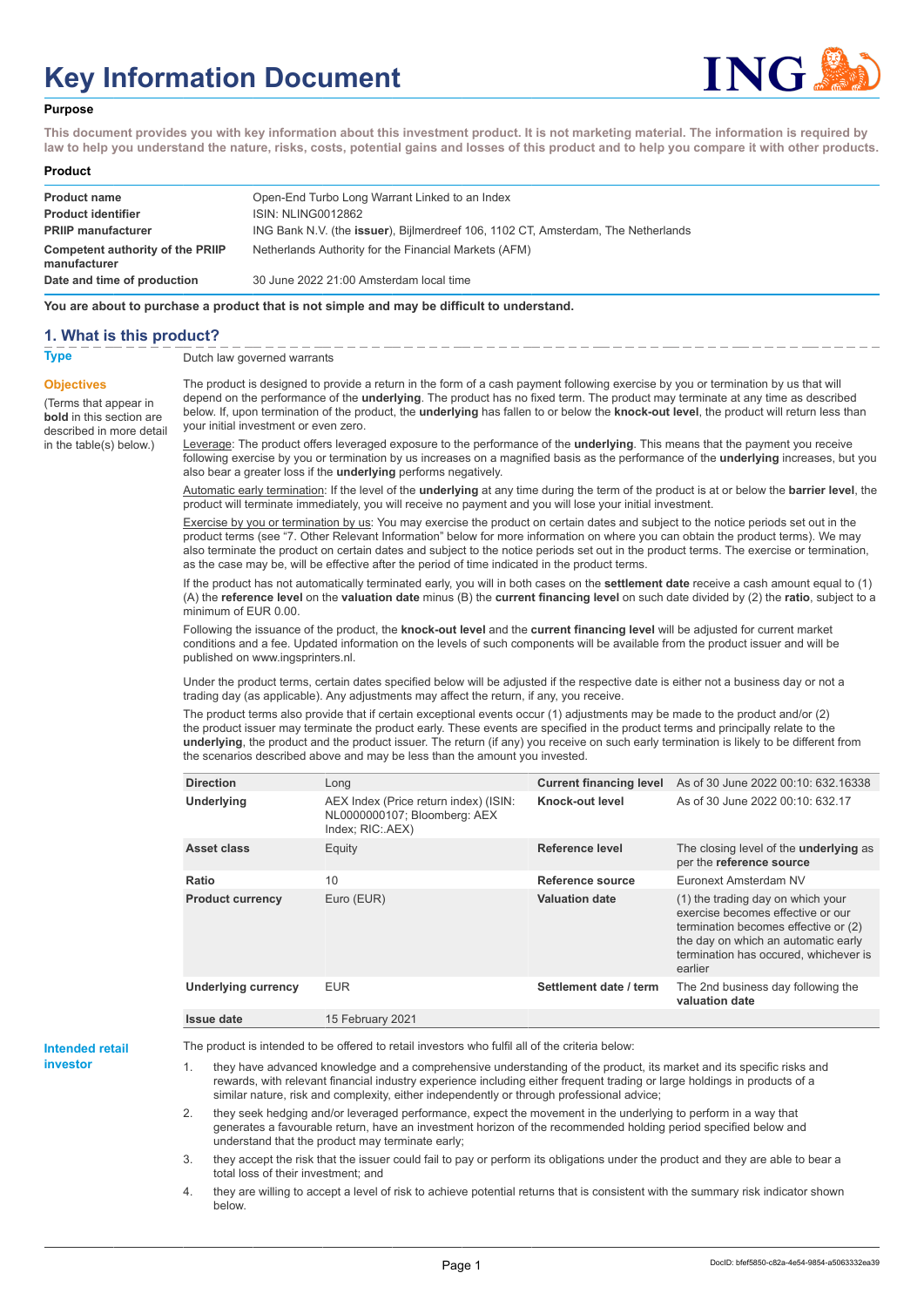# **2. What are the risks and what could I get in return?**

**Risk indicator**

**Performance scenarios**



thereto as specified in the section "7. Other relevant information" below.

#### **Market developments in the future cannot be accurately predicted. The scenarios shown are only an indication of some of the possible outcomes based on recent returns. Actual returns could be lower.**

| <b>Investment: EUR 10,000</b> |                                                                           |                                |
|-------------------------------|---------------------------------------------------------------------------|--------------------------------|
| <b>Scenarios</b>              |                                                                           | 1 day                          |
|                               |                                                                           | (Recommended holding period)   |
| <b>Stress scenario</b>        | What you might get back after costs<br>Percentage return (not annualised) | <b>EUR 0.00</b><br>$-100.00\%$ |
| Unfavourable scenario         | What you might get back after costs<br>Percentage return (not annualised) | EUR 6,821.73<br>$-31.78\%$     |
| <b>Moderate scenario</b>      | What you might get back after costs<br>Percentage return (not annualised) | EUR 9.025.21<br>$-9.75\%$      |
| <b>Favourable scenario</b>    | What you might get back after costs<br>Percentage return (not annualised) | EUR 10.894.30<br>8.94%         |

The average returns shown in the above table are not annualised, which means they may not be comparable to the average returns shown in other key information documents.

This table shows the money you could get back over the next day under different scenarios, assuming that you invest EUR 10,000.

The scenarios shown illustrate how your investment could perform. The recommended holding period for this product is less than one year. The figures are therefore not calculated on a per year basis, but for the recommended holding period. Figures in this section and "4. What are the costs?" are therefore not comparable with figures given for products with a recommended holding period of at least one year. The scenarios presented are an estimate of future performance based on evidence from the past on how the value of this investment varies, and are not an exact indicator. What you get will vary depending on how the market performs and how long you keep the product. The stress scenario shows what you might get back in extreme market circumstances, and it does not take into account the situation where we are not able to pay you.

This product cannot be easily cashed in. This means it is difficult to estimate how much you would get back if you cash in before the recommended holding period. You will either be unable to cash in early or you will have to pay high costs or make a large loss if you do so.

The figures shown include all the costs of the product itself, but may not include all the costs that you pay to your advisor or distributor. The figures do not take into account your personal tax situation, which may also affect how much you get back.

Buying this product holds that you think the level of the underlying will increase.

Your maximum loss would be that you will lose your investment.

## **3. What happens if ING Bank N.V. is unable to pay out?**

You are exposed to the risk that the issuer might be unable to meet its obligations in connection with the product for instance in the event of bankruptcy or an official directive for resolution action. This may materially adversely affect the value of the product and could lead to you losing some or all of your investment in the product. The product is not a deposit and as such is not covered by any deposit protection scheme.

### **4. What are the costs?**

The Reduction in Yield (RIY) shows what impact the total costs you pay will have on the investment return you might get. The total costs take into account one-off, ongoing and incidental costs.